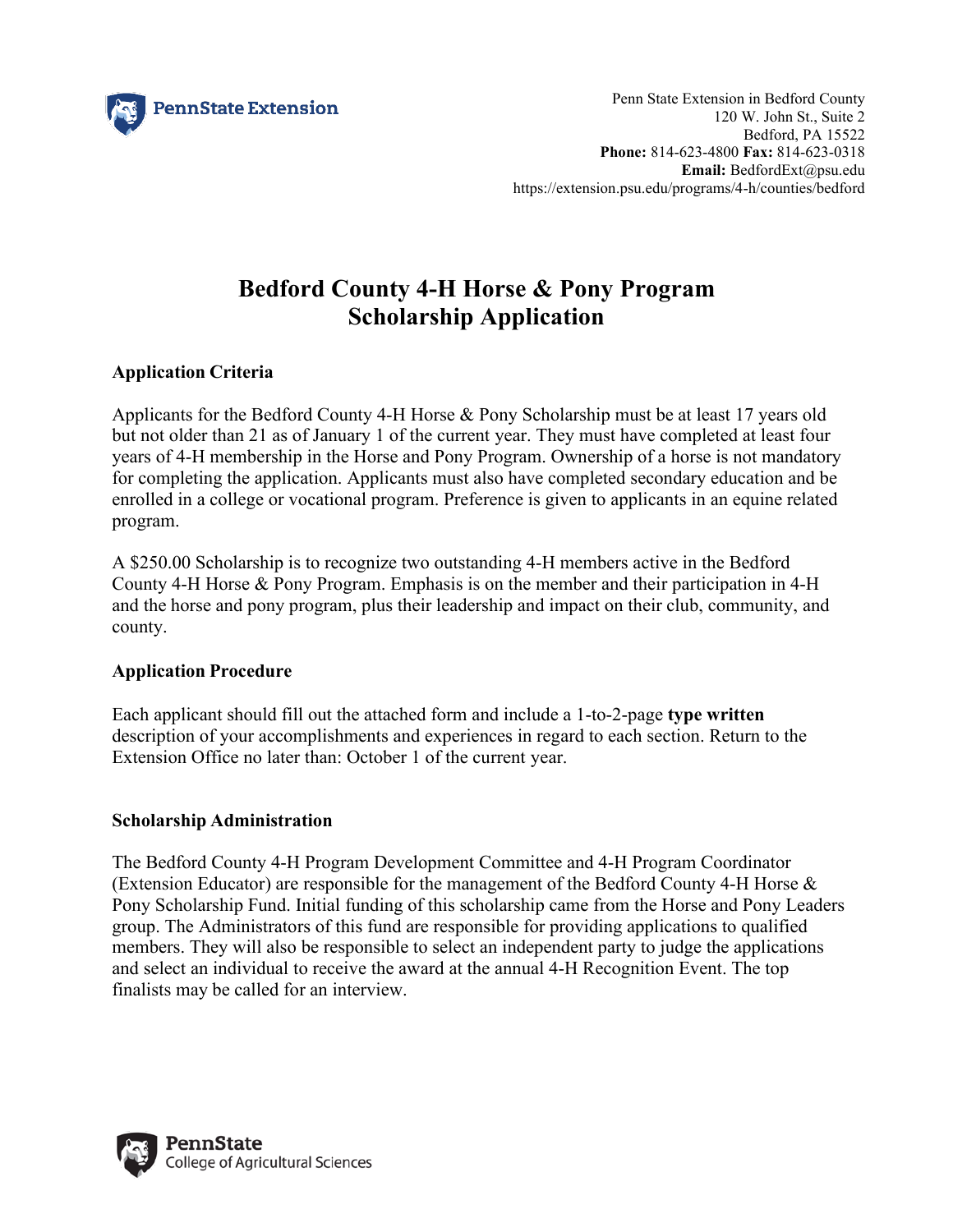# **BEDFORD COUNTY 4-H HORSE & PONY PROGRAM SCHOLARSHIP APPLICATION**

| Name of Parent(s) or Guardian(s) $\qquad \qquad$                                                                                                                                                                         |  |                                             |  |  |
|--------------------------------------------------------------------------------------------------------------------------------------------------------------------------------------------------------------------------|--|---------------------------------------------|--|--|
|                                                                                                                                                                                                                          |  |                                             |  |  |
|                                                                                                                                                                                                                          |  |                                             |  |  |
| Name of college or vocational training program                                                                                                                                                                           |  |                                             |  |  |
|                                                                                                                                                                                                                          |  |                                             |  |  |
| I have personally prepared this application and believe it to be accurate.                                                                                                                                               |  |                                             |  |  |
|                                                                                                                                                                                                                          |  |                                             |  |  |
| My signature below indicates that I have read this application and believe it to be correct. I<br>certify that this individual is a current and active member of the 4-H Youth Development<br>Program in Bedford County: |  |                                             |  |  |
|                                                                                                                                                                                                                          |  | Date / / / Parent's or Guardian's Signature |  |  |
| Date / / / 4-H Leader's Signature                                                                                                                                                                                        |  |                                             |  |  |
|                                                                                                                                                                                                                          |  |                                             |  |  |
|                                                                                                                                                                                                                          |  |                                             |  |  |

The University is committed to equal access to programs, facilities, admission, and employment for all persons. It is the policy of the University to maintain an environment free of harassment and free of discrimination against any person because of age, race, color, ancestry, national origin, religion, creed, service in the uniformed services (as defined in state and federal law), veteran status, sex, sexual orientation, marital or family status, pregnancy, pregnancy-related conditions, physical or mental disability, gender, perceived gender, gender identity, genetic information or political ideas. Discriminatory conduct and harassment, as well as sexual misconduct and relationship violence, violates the dignity of individuals, impedes the realization of the University's educational mission, and will not be tolerated. Direct all inquiries regarding the nondiscrimination policy to the Affirmative Action Office, The Pennsylvania State University, 328 Boucke Building, University Park, PA 16802-5901, Email: aao@psu.edu, Tel (814) 863-0471

This publication is available in alternative media on request.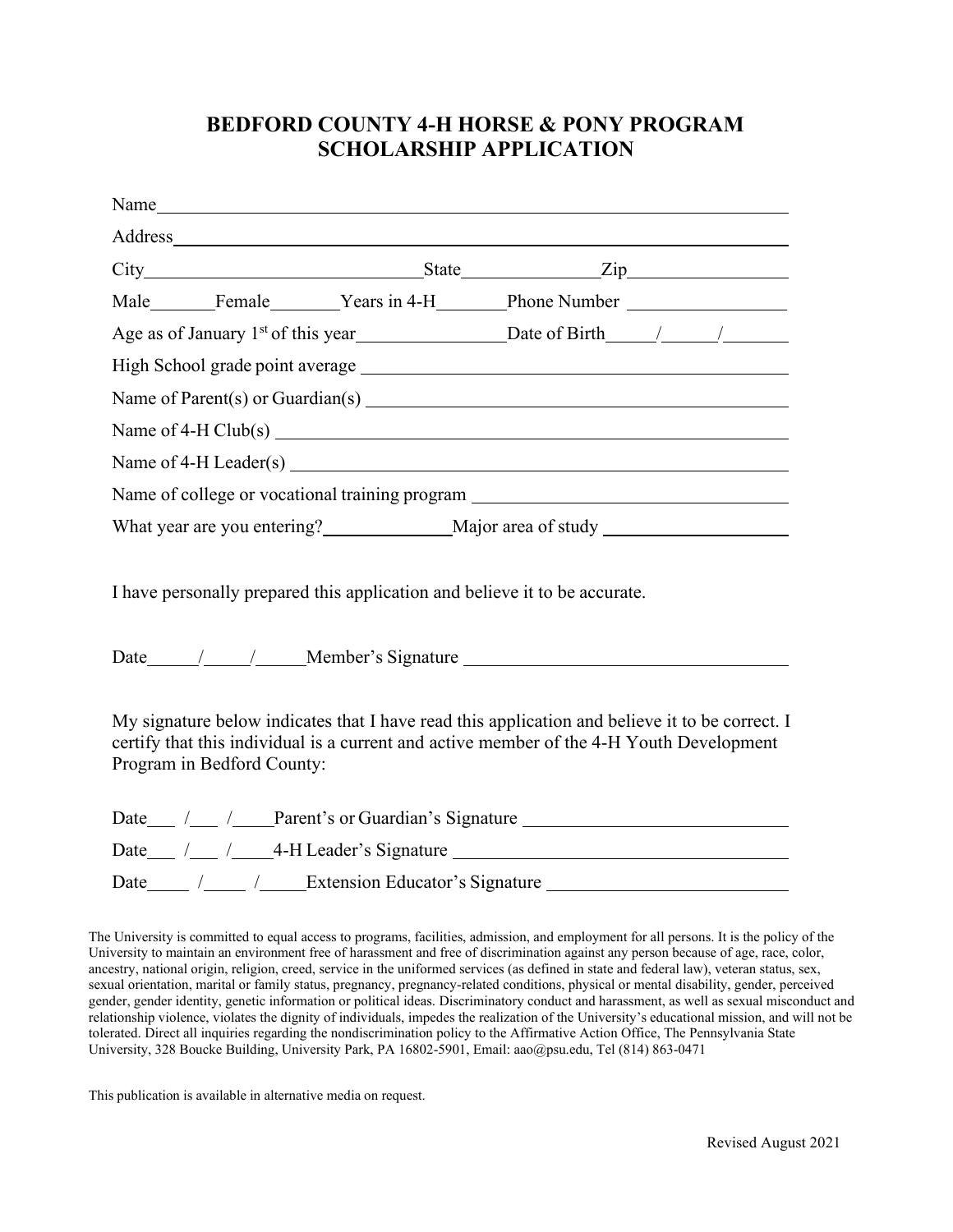**Directions:** For the following sections, attach a 1–2-page type written description of your accomplishments and experiences in the Bedford County 4-H Program.

### **I. Project(s) Accomplishments: (30 points)**

Describe your current year's project(s) accomplishments and those of the two previous years. Share the goals that you have achieved, knowledge and skills that you have acquired. (ie. Communication, Leadership, and personal)

## **II. County, Regional, State, and National 4-H Events (15 points)**

List of all 4-H events planned and conducted for county or multi-county area involving participation from several 4-H groups or clubs. (Teen Retreat, Roundup, tours, officer training, camp, Achievement Days, Exchange Trip, etc. Include your specific duties, honors won, etc.) Limit to the last four years.

#### **Examples**

- 2019 Project Roundup received  $1<sup>st</sup>$  place and showmanship Camp Counselor Training – participated in training for camp Camp Counselor – Regional 4-H Camp
- 2020 Public Speaking State Achievement Days  $2<sup>nd</sup>$  place Teen Retreat – participated in workshops Officer Training – participated in training for club office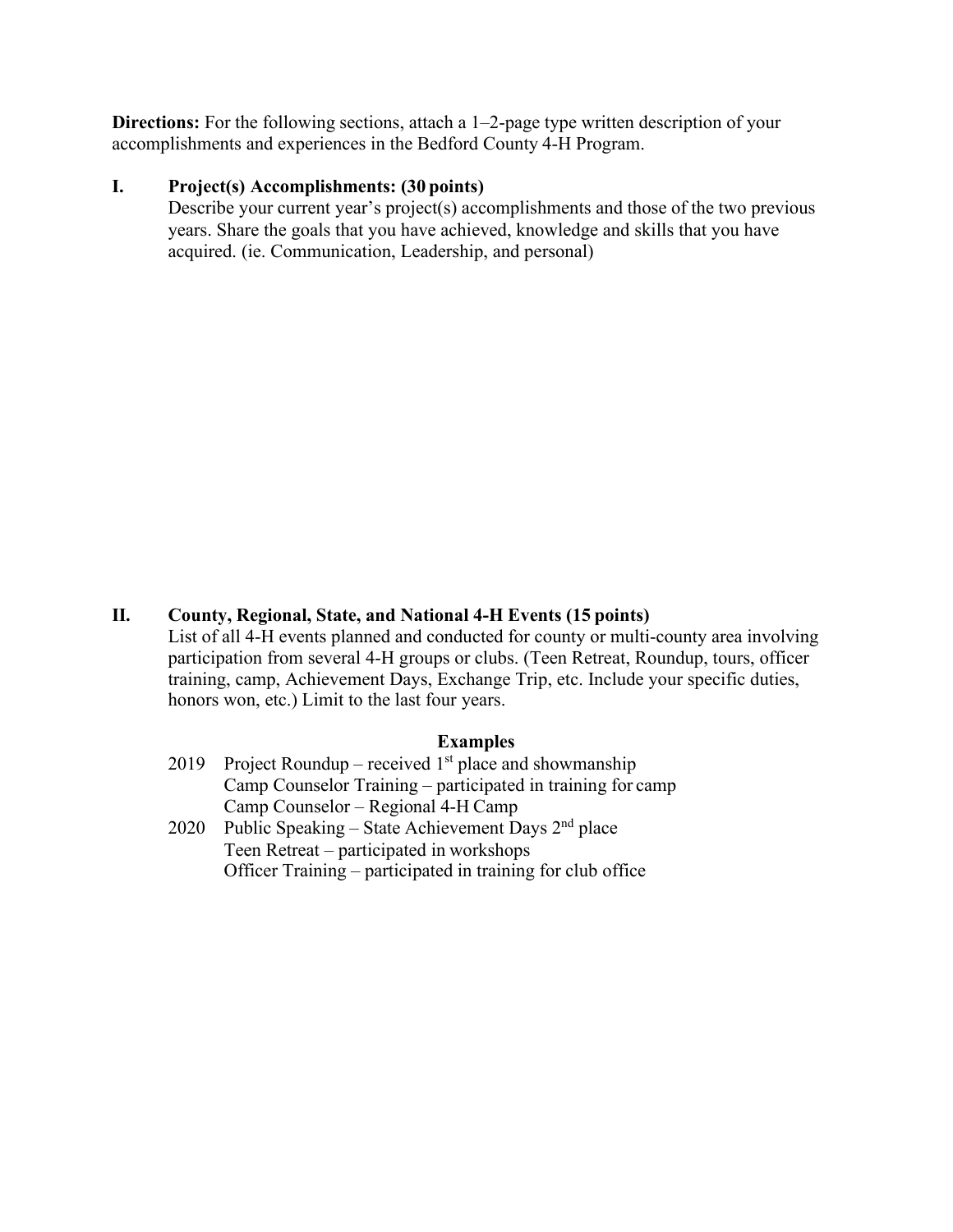#### **III. Involvement in Activities other than 4-H (15 points)**

Briefly summarize your participation, leadership, recognition in your school, and work experience. You may also describe items as needed to help judges understand your involvement. Limit to last 4 years.

#### **Examples**

- 2020 Summer Work Counselor at community recreation site School Class Play – Actor ("Oklahoma")
- 2021 Community Vacation Bible School Game Leader Christmas Play – Props Manager School Band (Played French Horn; 3 concerts, community parade)

#### **IV. Essay Questions (40 Points)**

How do you feel the 4-H program has helped you prepare for college or a vocation program? Use additional paper if needed)